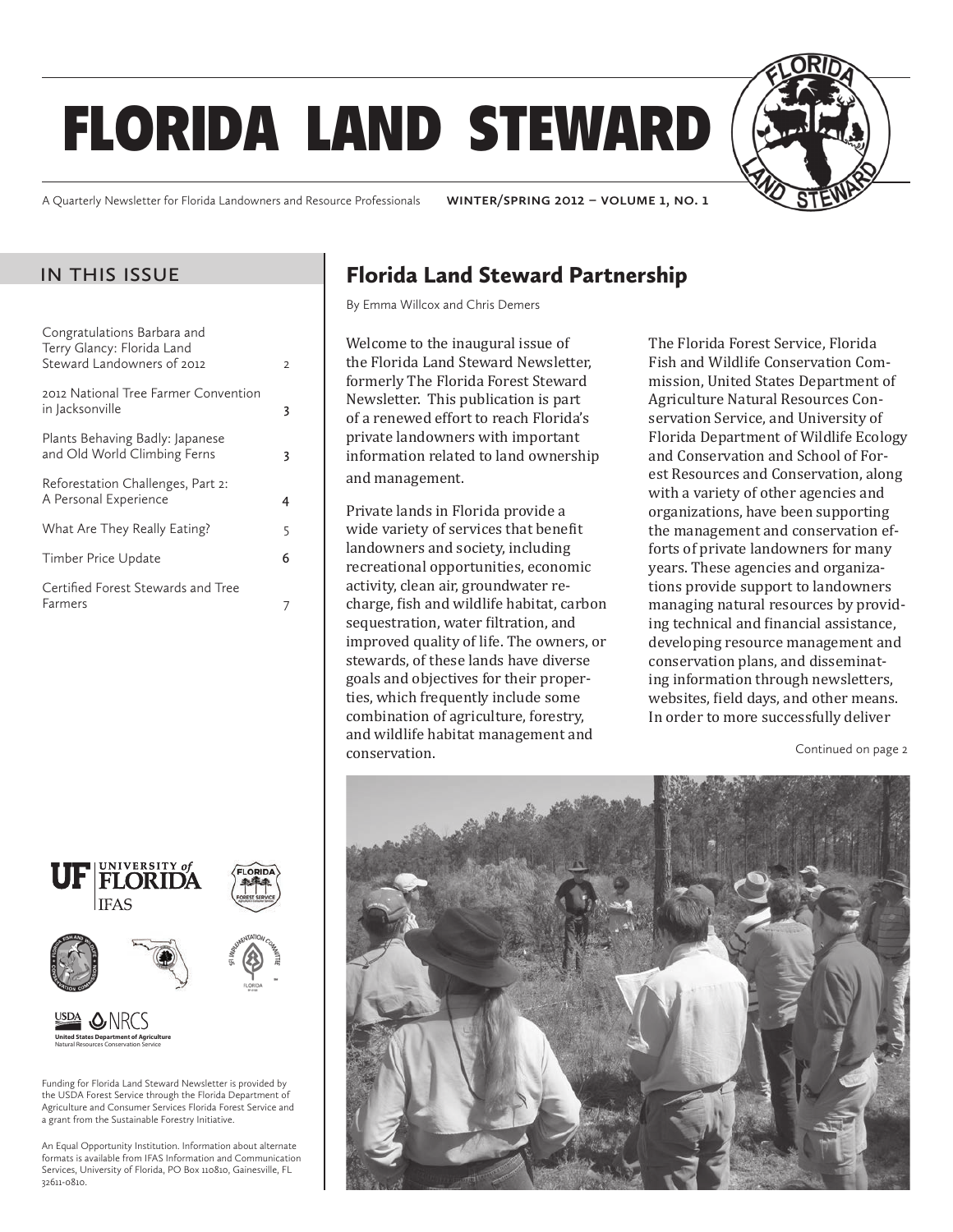consistent and effective information and better cater to the diversity of land ownerships and management objectives across the state, these natural resource agencies and organizations are working together on a new initiative, the Florida Land Steward Partnership. Partner agencies and organizations are collaborating more closely to develop and provide information and technical assistance that helps enhance the natural resource management capabilities of landowners. This includes the production and statewide distribution of

this quarterly newsletter and a yearly calendar. Program partners are also working closely together to coordinate workshops, field days, and other trainings. In addition, a Florida Land Steward website has been developed that serves as a centralized source of information on land and natural resource management.

You will find that, although the title and look of this publication have changed, the content is similar to that of the Florida Forest Steward. We will continue to include the mainstays you expect such as the quarterly timber price update, events calendar and certified Forest Steward and Tree Farmer recognition. We will also include some new kinds of information. This issue begins a new regular column discussing invasive exotic plants and their control.

You can learn more about the Florida Land Steward Partnership and our collective resources for landowners and resource professionals on the Florida Land Steward website at *http://www. flsteward.org/*.

#### Congratulations Barbara and Terry Glancy: Florida Land Steward Landowners of 2012

By Gail Hendricks and Emma Willcox

We would like to take this opportunity to congratulate Terry and Barbara Glancy of Miami-Dade County on being selected as the 2012 Florida Land Steward Landowners of the Year. They own 15 acres of Pine Rockland habitat known as the Pine Ridge Sanctuary and are also owners of Pine Ridge Orchids. The Glancys feel strongly about conserving Florida lands for future generations.

Miami-Dade Pine Rockland is one of the most endangered ecosystems worldwide. Pine Rocklands grow on the coastal Miami Rock Ridge, a limestone rock outcropping that extends south and west from North Miami

Beach to Long Pine Key in Everglades National Park. Only 1% of the original 192,000 acres still exists today as fragmented isolated islands. Over 225 types of native plants grow there and more than 20% of these plant species are found nowhere else in the world. Five are federally listed as threatened or endangered.

Terry and Barbara Glancy purchased their 15 acres of degraded pineland in 1976 and started to remove exotic plants, such as Brazilian pepper (*Schinus terebinthifolius*) and Australian pine(*Casuarina* species), using hypohatchet and basal spray herbicide, along with spray applications for inva-

> sive exotic Burma reed (*Neyraudia reynaudiana*) and Natal grass (*Melinis repens*). The Glancys reintroduced prescribed burning practices to the property in 1979.

The Pine Ridge Sanctuary was one of the first properties to be entered into a conservation easement with Miami-Dade County through the Environmentally Endangered Land Program. In 1989, Pine Ridge Sanctuary became a registered property with the Nature Conservancy and in 1991 became the first Forest Stewardship



Property south of Lake Okeechobee.

In 1992, Hurricane Andrew and an ensuing Ips bark beetle infestation killed all but one of the 3,500 125 year old South Florida Slash Pines (*Pinus elliottii var. densa*) on the sanctuary. After the Ips beetle populations crashed, Terry and Barbara Glancy replanted using pine tublings from Long Pine Key in Everglades National Park. The Glancy's have taken advantage of Farm Bill cost share programs since 1996 as one of many ways to assist them in restoring their pine rocklands.

The Environmental Quality Incentives Program (EQIP) and the Wildlife Habitat Incentives Program (WHIP), managed through the United States Depart-

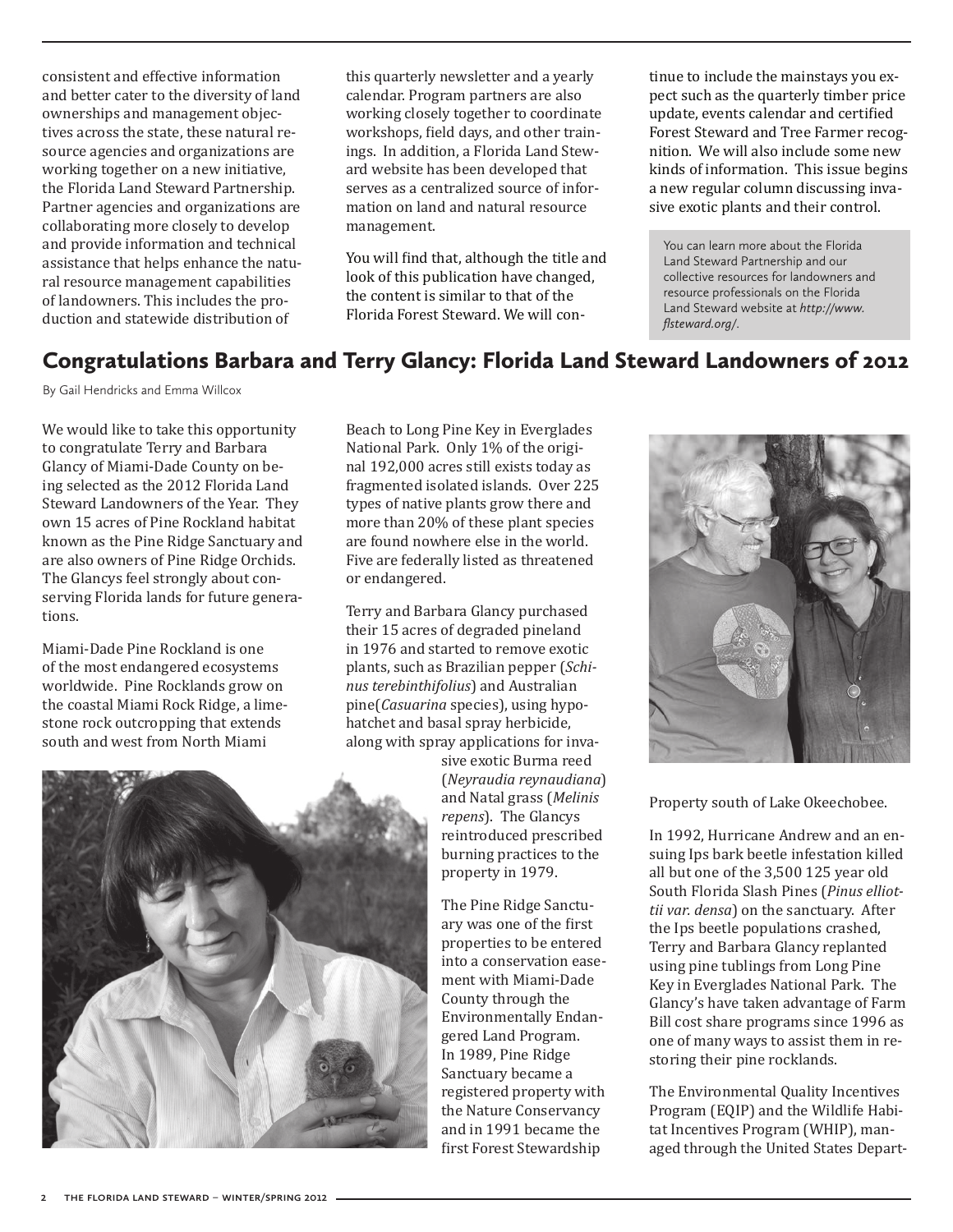ment of Agriculture's Natural Resources Conservation Service, as well as the Partners for Fish and Wildlife Program run by the United States Fish and Wildlife Service, have been utilized on the Pine Ridge Sanctuary. Cost-share money from these programs has helped to control invasive exotic plant species, erect bird roosting platforms and bat houses, and purchase and plant pine tubelings, as well as helping to offset the cost of prescribed burning.

"What sets the Glancys apart from other landowners is their level of devotion to the Pine Rocklands," said Christine Coffin, the Natural Resources Conservation Service District Conservationist in Miami-Dade County. "Their commitment to preserving this rare ecosystem is undeniable by their pursuance of designated land use limitations at the county level to try to ensure that when they are no longer stewards of the ecosystem it will be preserved" she continued.

The Glancy's efforts have been rewarded not only by the restoration of the pine rockland habitat, but also by the wildlife that has found a refuge there from highly developed Miami-Dade County. Their Pine Rockland has become habitat for hundreds of plant and animal species, including endemic, threatened, and endangered species.

Visit the Glancy's website at http://www.PineRidgeOrchids.com.

#### 2012 National Tree Farmer Convention in **Jacksonville**

By Phil Gornicki, Florida Forestry Association

Florida will host the National Tree Farmer Convention in beautiful Jacksonville, Florida on Thursday, June 14 to Saturday, June 16, 2012! The National Tree Farmer Convention is an annual event that brings together families, friends, Tree Farmers, foresters, and natural resource professionals from across the country. For three days participants will gather for handson activities and a visit to a local Certified Tree Farm. The convention provides an excellent opportunity to network, attend educational sessions, and of course have lots of **FIIN!** 

The 2012 National Tree Farmer Convention will be held at the Hyatt Regency Jacksonville Riverfront Hotel. Take advantage of the special rates and book your hotel room at www.treefarmsystem.org. Or, you can make your reservation by calling 1-800-233-1234 (toll free) or 904-588-1234 (local) to speak to a Hyatt representative. Be sure to mention the convention code «2012 National Tree Farmer Convention» when making your reservation.

Information on rates, optional tours, field day, and agenda will be posted soon, so be sure to check www.treefarmsystem.org for convention updates!

#### Plants Behaving Badly: Japanese and Old World Climbing Ferns

By Alicia Campanella and Chris Demers

Japanese climbing fern (*Lygodium japonicum*) and Old World climbing fern (*Lygodium microphyllum*) are vine-like plants native to Africa, Asia, the South Pacific, and other regions. In their native regions, natural checks and balances such as disease, pests, climate, and natural competitors keep these plants from becoming invasive. In Florida though, these plants have no natural control, and conditions for their growth and spread are ideal. While Japanese climbing fern is common in regions of Northeast and Northwest Florida, Old World climbing fern is found in Central and South Florida.

Lygodium seems most likely to invade areas that occur just between wetlands and upland habitats but can thrive in many habitats. Once established, it grows rapidly upward, wrapping itself around trees, shading out its hosts as well as plant life beneath. In this way, they can rapidly out-compete native plants. Reproducing via tiny spores, these plants are spread by wind and can be easily transported by people and animals that walk through an infestation. Their rapid upward growth makes them dangerous ladder fuels, carrying fire high into the canopy, making use of prescribed fire difficult in infested areas.

Early detection is critical. Once Lygodium is established, it is very difficult to remove. Herbicides are the best option. To treat, cut the vine about a foot above the ground and spray the entire





Above: Old World Climbing Fern.

Left: Japanese Climbing Fern.

lower section of the plant with triclopyr, glyphosate, imazapyr or metsulfuron methyl herbicide products. Garlon, Round-Up, Arsenal and Escort are examples, respectively, but generic brands of some of these are available. As always, use these chemicals according to the label and wear protective gear. When the vine is cut, don't try to remove any of the plant, leave it where it is or you'll risk spreading the spores.

If you have identified Lygodium on your property, you can treat it yourself or, especially if you have a large infestation, hire a licensed contractor, skilled in the removal of exotic plants. For more information about these and other invasive exotic plants and how to manage them, and to find resources for assistance see http://www.floridainvasives.org/.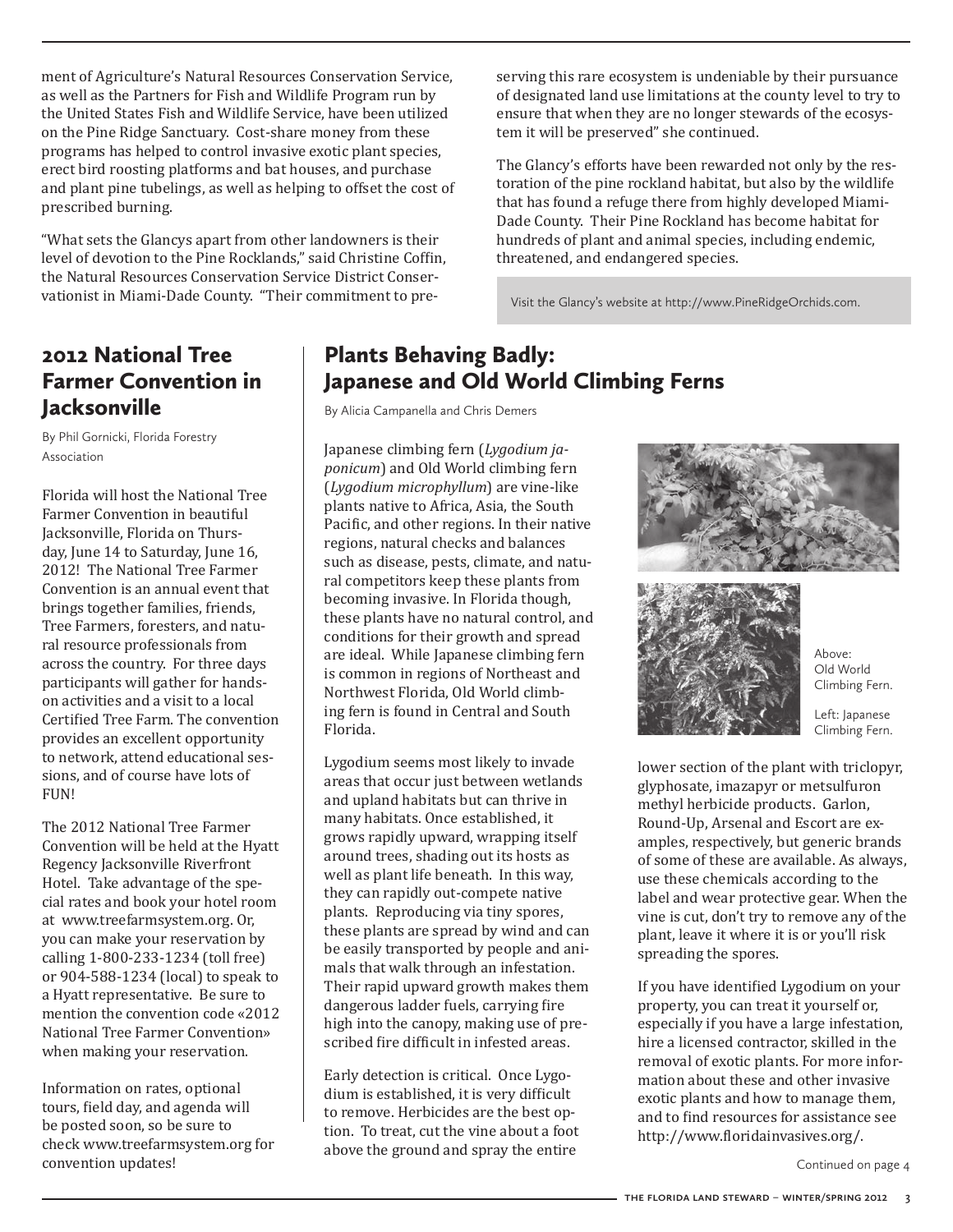#### Reforestation Challenges, Part 2: A Personal Experience

By Jon Gould, Florida Tree Farmer

In the last edition of the Florida Forest Steward newsletter Chris Demers and I wrote about the challenges of reforestation. In this first edition of the Florida Land Steward, I want to share my personal experience reforesting a clearcut tract where mistakes were made in the reforestation process discussed in the earlier article. This case history demonstrates the importance of completing each reforestation step on schedule and how a misstep can create serious issues throughout the remaining steps – resulting in lasting damage during the lifetime of the reforested tract.

A 75-acre pine stand was clearcut in December 2005. Most of the tract contained mature planted loblolly and slash pines that had been over-thinned several years before. There were also some areas of mature natural loblolly and longleaf pines around the perimeter that were clearcut. A large portion of the site is marginally low and frequently wet.

Invasive exotic plants have been a problem in this stand. Congongrass and Japanese climbing fern occupied portions of the site. Because of these well established invasive species and the easily disturbed surface soils, it was decided that an aerial herbicide site preparation would be conducted to minimize soil disturbance and kill back the invasive species, allowing the pine seedlings to get established and grow above any recurring cogongrass and climbing fern. The herbicide was applied by helicopter in late September 2006. There was a very good kill of all site vegetation, including the invasive species.

The plan was to burn the site in late 2006 or early 2007, but an experienced burner that would do the work in that time frame could not be located. Bareroot slash pine seedlings to replant the site had been ordered in early 2006, so I was committed to plant by the end of March 2007. It was decided



Cogongrass infestation. Photo by Jon Gould.

that the site was too rough to machine plant, even though I have since learned that it could have been planted using the right equipment, so an experienced crew was hired to hand plant the seedlings. Because the site contained a lot of large dead debris, there were a number of areas that seedlings were not planted. Delays in getting the site burned resulted in planting at the very end of the season. It was already very dry when the seedlings were planted, and a drought lasting over two months followed. The resulting survival rate was less than 10%, probably closer to 5%, even in the low areas where soils were usually moist. By the end of the summer it became obvious that survival was so low that replanting would be required.

Fortunately, I was able to get the Florida Forest Service to burn the site in October 2007. The burn was good in some areas and spotty in others because of low fuel. In March 2008, 55 acres were machine planted in bareroot loblolly pine seedlings and

the remaining 20 acres in container longleaf. The replanting was delayed until March because of flooding in January and February, and some of the loblolly planting was actually done in a few inches of water. The reason for switching to loblolly and longleaf seedlings during replanting, instead of slash pines again, was twofold. We decided to re-establish longleaf in a relatively dry sandy area that originally was covered with primarily longleaf. It was also determined that loblolly pines might better survive the extreme variations in the soil moisture conditions between periodic droughts and flooding on the remainder of the site. The machine planting did knock back a lot of the competition, and there was generally good survival of the seedlings through 2008.

During spring and summer 2009 most of the seedlings grew well; however, so did the competition which was by now rebounding well from the aerial herbicide treatment in 2007. The cogongrass and climbing fern were growing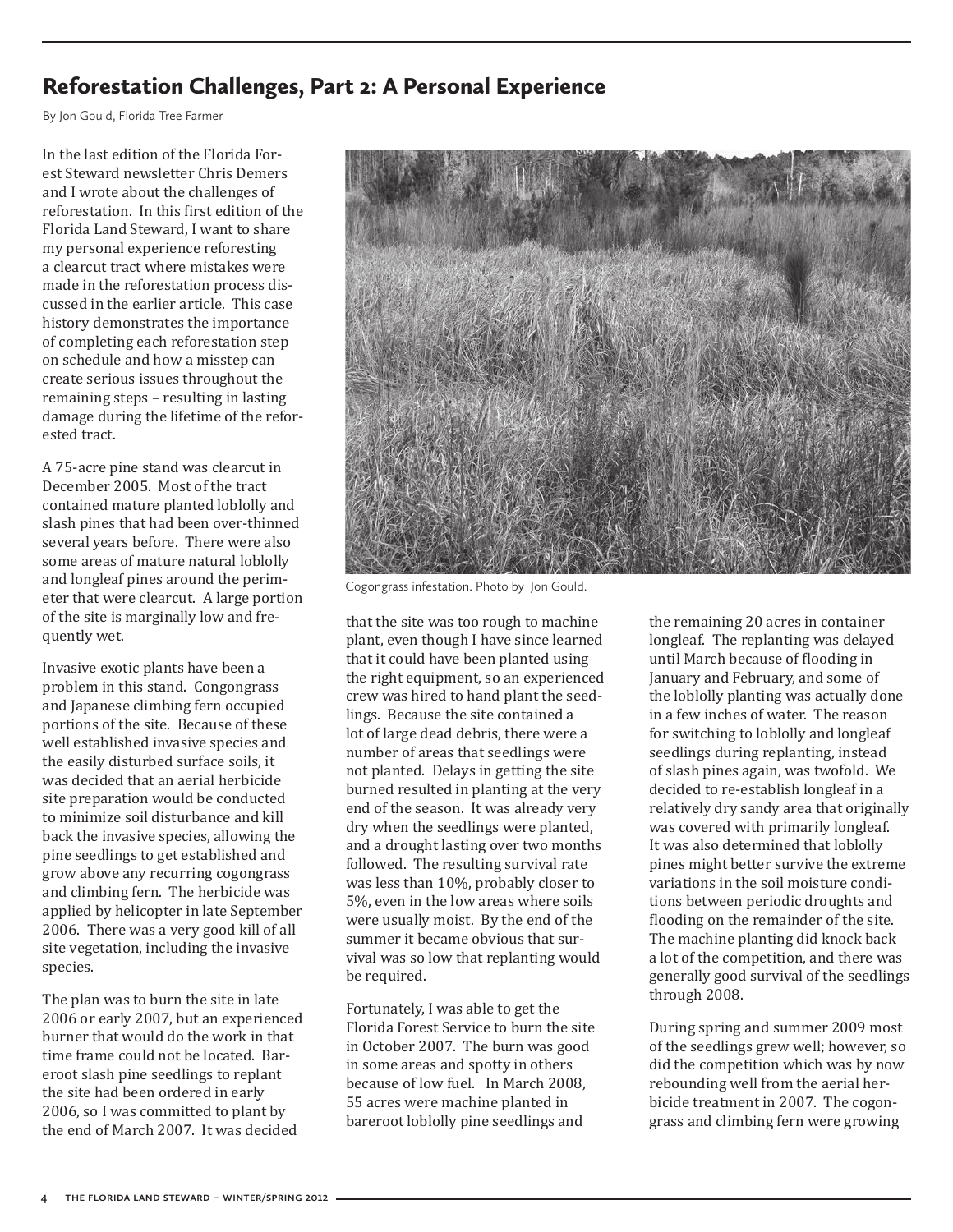very well and spreading. The loblolly seedlings grew enough to get above the invasive species and most other competition, but most of the longleaf were overtopped by the competition. In the dense areas of cogongrass and climbing fern most of the longleaf, still in the grass stage, did not survive.

Heavy flooding during the winter of 2010 killed the longleaf in the lower areas and some of the loblolly in the lowest areas where the water stood for several weeks. Because much of the surrounding land stayed flooded so long, wild hogs moved onto the higher ground planted with young longleaf and proceeded to root up numerous patches of ground in search of subsoil invertebrates. In the process they uprooted most of the longleaf and some of the loblolly pines in the rooted areas. Even though the hogs may have eaten some of the smaller young pine roots, I think that most of the damage was due to their search for invertebrates.

Spring and summer 2010 were good growing seasons for the young pines

and the herbaceous competition. During winter 2011 all vegetation was mowed in strips down both sides of the rows of several acres of the longleaf to give them some relief from the competition. This seemed to help the longleaf still in and just coming out of the grass stage. By the fall of 2011 many of the longleaf had grown enough in height that they were above much of the competition. Most of the loblolly have grown well above the competition. The scattered original slash pines planted in 2007 that survived the drought, site preparation burn, machine planting, and flooding are now towering well above surrounding vegetation and actually shading some of the young pines.

Well, by now I guess you can see how mistakes made early on during the process of reforestation can impact the survival and growth of the trees planted. Major mistakes included the following:

1. Site prep burn not accomplished in the fall/winter after the herbicide site preparation treatment.

2. Late original planting followed by drought killed most slash seedlings.

3. Site prep burn was not as effective because of low fuel.

4. Replanting was a large extra cost and resulted in a lost year of growth.

5. Lost time before successful planting allowed herbicide treated competition to become re-established and kill many of the young pines, especially the longleaf.

Of course, there is no way to control the weather, but there are acceptable guidelines to follow for typical weather patterns that can minimize the effects of severe weather and unexpected changes in the weather. It is critical to develop a good plan for reforestation and try to stay on schedule, completing each step in the right sequence and within the scheduled time for each step. If you do this, most unexpected changes in the weather will have minimal effects on the final outcome of the reforestation.

#### What Are They Really Eating?

Bill Giuliano, Lauren Watine, John Olson, and Jim Selph

Over the next 3 years (2012-2014), the University of Florida will be conducting a study of coyote and bobcat diets in Florida. Of particular interest is the importance of popular wildlife species, including white-tailed deer, turkeys, and bobwhite quail, livestock, and pets in the diet of these predators. Diets will be determined by examining the stomach contents of coyotes and bobcats legally harvested or obtained in Florida.

We are asking for your help in obtaining legally acquired coyote and bobcat carcasses, with or without pelts. While we are interested in animals collected year-round, we are particularly interested in animals obtained during June-September. If you have at least 5 animals that you would like to provide us, you can contact Bill Giuliano at the University of Florida to arrange for pickup (352-846-0575; docg@ufl. edu).

If you have fewer than 5 animals or are going to be coming through Gainesville, arrangements can be made to get carcasses from you at the University or combine your animals with others in your area for a pickup. Carcasses should be frozen in a suitable bag or container, and include the name



of contributor, date harvested/obtained, and location harvested/obtained (at least to the county level). We have obtained a permit from the Florida Fish and Wildlife Conservation Commission for this project, and will keep information provided by you for this project anonymous to the extent possible by law.

We greatly appreciate your help with this valuable study!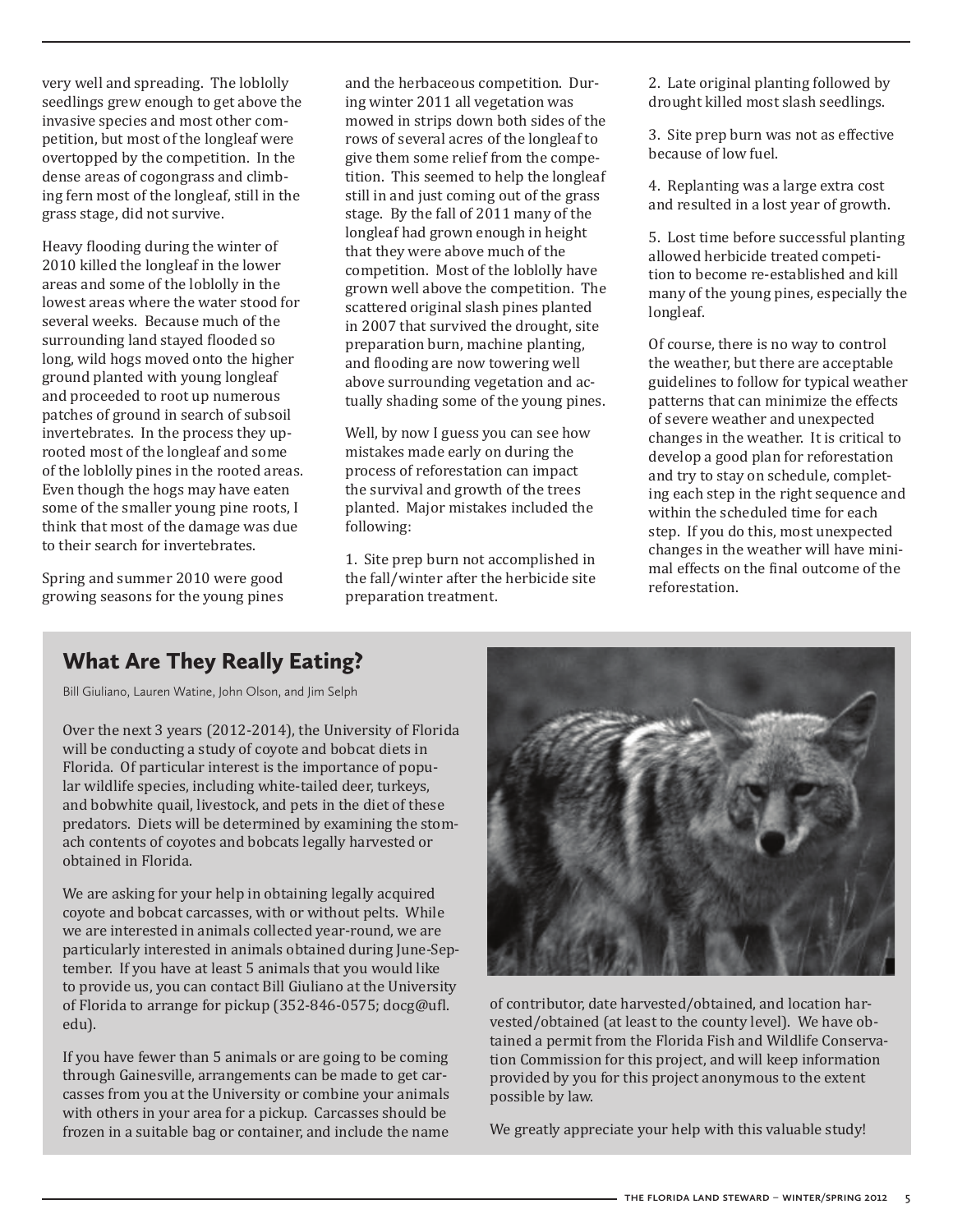## timber price update

The timber pricing information below is useful for observing trends over time, but does not necessarily reflect current conditions at a particular location. Landowners considering a timber sale are advised to solicit the services of a consulting forester to obtain current local market conditions.

Florida stumpage price ranges reported in the 4th Quarter 2011 Timber Mart-South (TMS) report were:

> Florida Stumpage Prices **Pine pulpwood:** \$17 – \$34/cord (\$6 – \$13/ton), ↑ from 3rd Qtr 2011 **Pine C-N-S:** \$25 – \$49/cord (\$9 – \$18/ton), ↑ **Pine sawtimber:** \$55 – \$79/cord (\$20 – \$30/ton), same **Pine plylogs:** \$63 – \$86/cord (\$23 – \$32/ton), ↑ **Pine power poles:** \$131 – \$164/cord (\$49 – \$61/ton), ↑ **Hardwood pulpwood:** \$10 – \$25/cord (\$3 – \$8/ton),↓

#### Trend Report

For the first time in several quarters average stumpage prices for most products in Florida increased, if only slightly. Despite that spark of good news, prices do remain weak here and across the Southeast region. Dry weather has kept supplies up and solid wood markets that serve residential construction are still down. In many cases, stumpage prices for pine sawtimber have converged with those of hardwood sawtimber. All accounted for, little has changed compared to last quarter.



**6 the florida land steward** – **winter/spring 2012**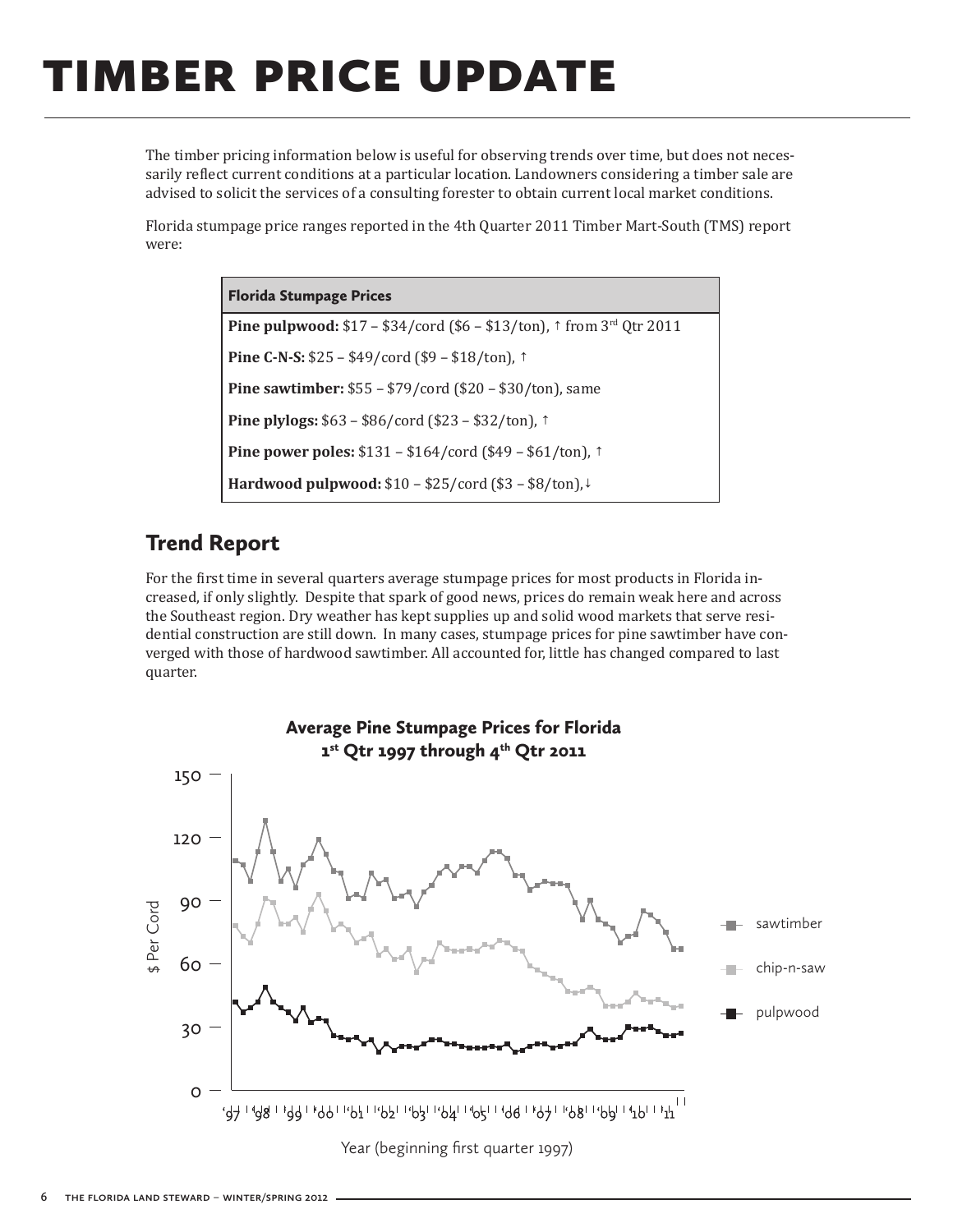### **CONGRATULATIONS** certified forest stewards and tree farmers

For more information about becoming a Certified Forest Steward or Tree Farmer, call your County Forester or learn about it at:

http://www.fl-dof.com/ forest\_management/ cfa\_steward\_index.html or

http://www. floridaforest.org/ tree\_farm.php

These landowners have a current Forest Stewardship and/or Tree Farm management plan for their property and have demonstrated excellent stewardship of their land resources.



Heidi & Ray Samec, Forest Stewards, Levy County



Monique & William "Bill" Kerstein, Suwannee County



Forest Stewards June & Bill Vance (R), with Greg Barton, Florida Forest Service, Marion County



John & Elizabeth Alter, Forest Stewards, Jackson County